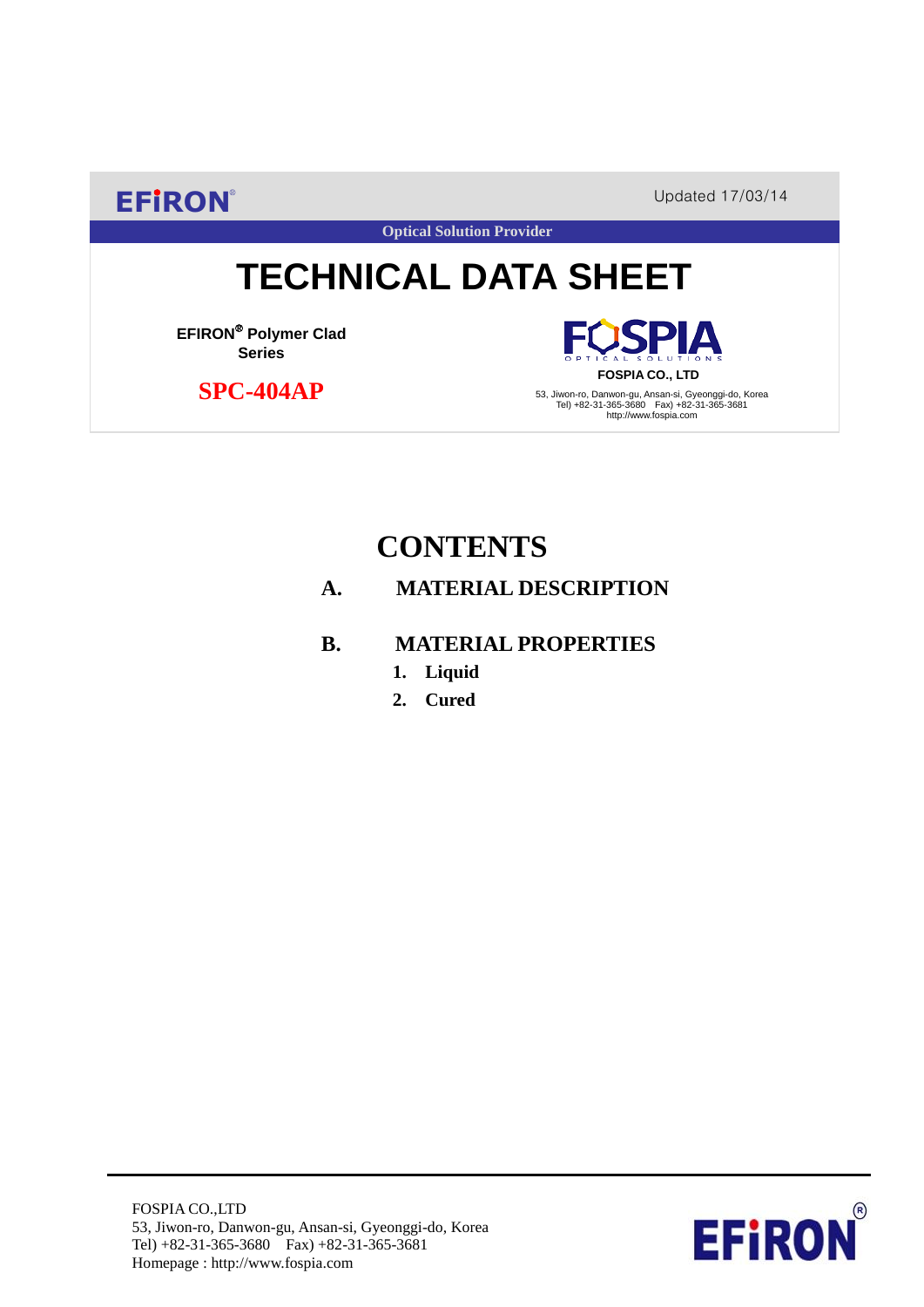## A. MATERIAL DESCRIPTION

EFIRON<sup>®</sup> SPC-404AP coating is a radiation-curable acrylate useful for polymer cladding making processes. EFIRON<sup>®</sup> SPC-404AP coating has suitable glass transition temperature, rapid cure property, non-yellowing, thermal resistance, high oxidative and hydrolytic (moisture) stability, which are required by optical fiber industry applications.

#### **1. CURING CONDITION**

Minimum UV dose of  $EPIRON^{\circledR}$  SPC-404AP for complete cure is minimum 1000  $mJ/cm<sup>2</sup>$  under a nitrogen environment. However, the minimum dosage is heavily dependent upon the thickness of the PC layer.

#### **2. STORAGE**

EFIRON<sup>®</sup> SPC-404AP polymer cladding coating can polymerize under improper storage conditions. Store materials away from direct sunlight and presence of oxidizing agents and free radicals. Storage temperature range is between  $10^{\circ}$  to 30℃.

#### **3. PRECAUTION**

 $EFINON^{\circledR}$  SPC-404AP polymer cladding coating materials can cause skin and eye irritation after contact. Therefore, avoid direct contact with these materials. If contact occurs, immediately rinse affected areas copiously with water.

#### **4. NOTES**

The information contained herein is believed to be reliable but is not to be taken as representation, warranty or guarantee and customers are urged to make their own tests.